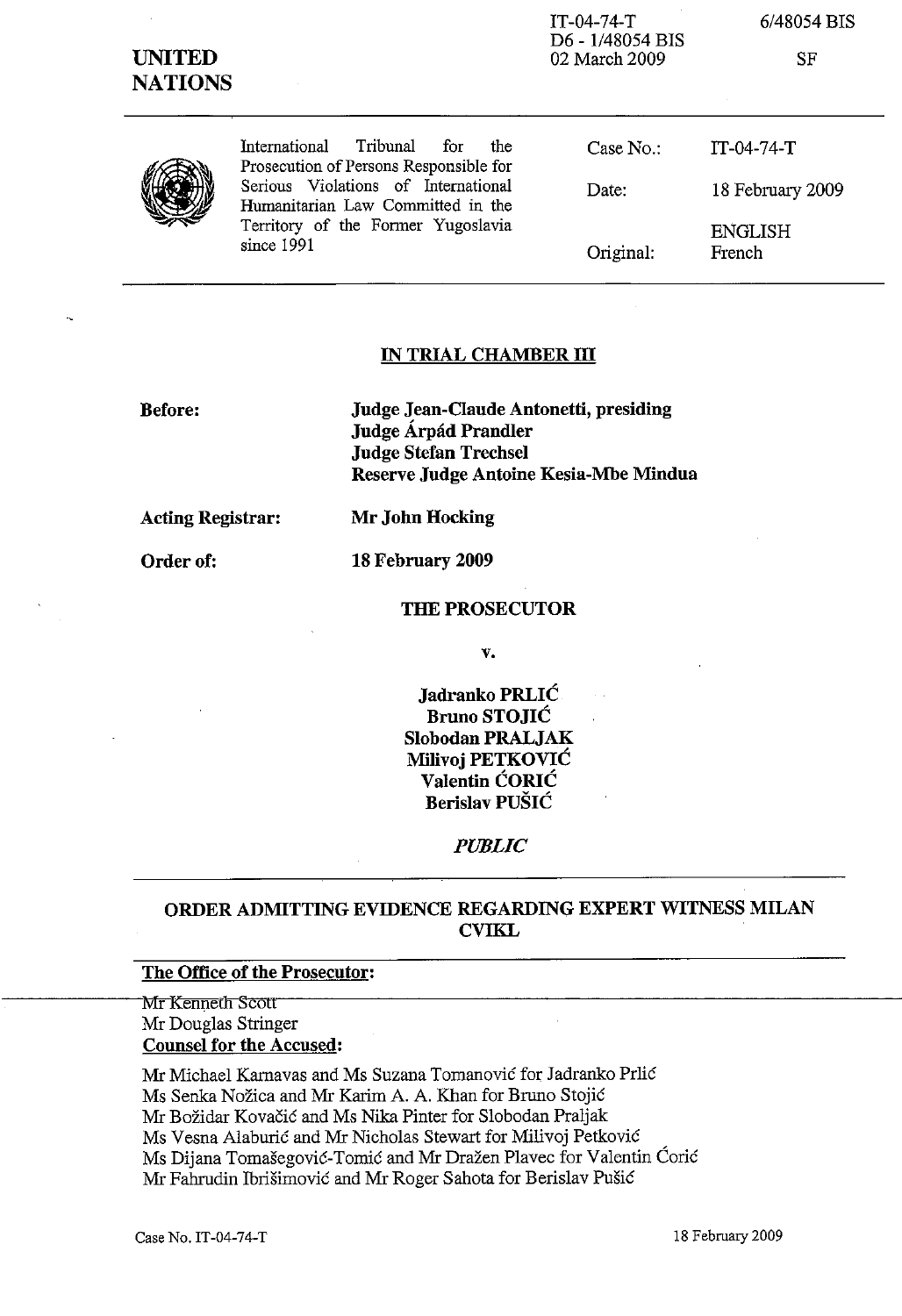**TRIAL CHAMBER III** ("Chamber") of the International Tribunal for the Prosecution of Persons Responsible for Serious Violations of International Humanitarian Law Committed in the Territory of the Former Yugoslavia since 1991 ("Tribunal"),

**NOTING** the request to admit 36 exhibits submitted by Counsel for the Accused Prlic ("Prlic Defence");<sup>1</sup> the request to admit five exhibits submitted by Counsel for the Accused Stojić ("Stojić Defence");<sup>2</sup> the request to admit one exhibit submitted by Counsel for the Accused Praljak ("Praljak Defence")<sup>3</sup> and the request to admit six exhibits submitted by the Office of the Prosecutor ("Prosecution"), $4$  relating to the testimony of Milan Cvikl ("Proposed Exhibits") who appeared from 12 to 15 January 2009,

**NOTING** the objections raised by the Prosecution to three Proposed Exhibits from the Prlic Defence<sup>5</sup> and to four Proposed Exhibits from the Stojic Defence,<sup>6</sup>

**CONSIDERING** firstly that the Chamber notes that in their requests for admission, the Parties indistinctly refer to either the page numbers displayed in the *ecourt* system on the right, to the page numbers of the documents themselves or finally to the ERN numbers,

**CONSIDERING** that in view of the Chamber's practice of requiring that the pages of the documents requested for admission by the Parties be cited according to the page numbers in the English version of the document in the *ecourt* system, the Chamber calls on the Parties to conform to this practice,

**CONSIDERING** that the Chamber notes that amongst the Proposed Exhibits, Exhibit lD 03111 is an expert report drawn up by Witness Milan Cvikl and that it was disclosed pursuant to Rule 94 *bis* of the Rules of Procedure and Evidence ("Rules") on 10 October 2008,<sup>7</sup>

IC 00897.

<sup>2 00898.</sup> 

<sup>3</sup> IC 00899.

IC 00900.

IC 00901.

IC 00902.

Jadranko Prlic's Submission of the Expert Report of Milan Cvikl, 10 October 2008.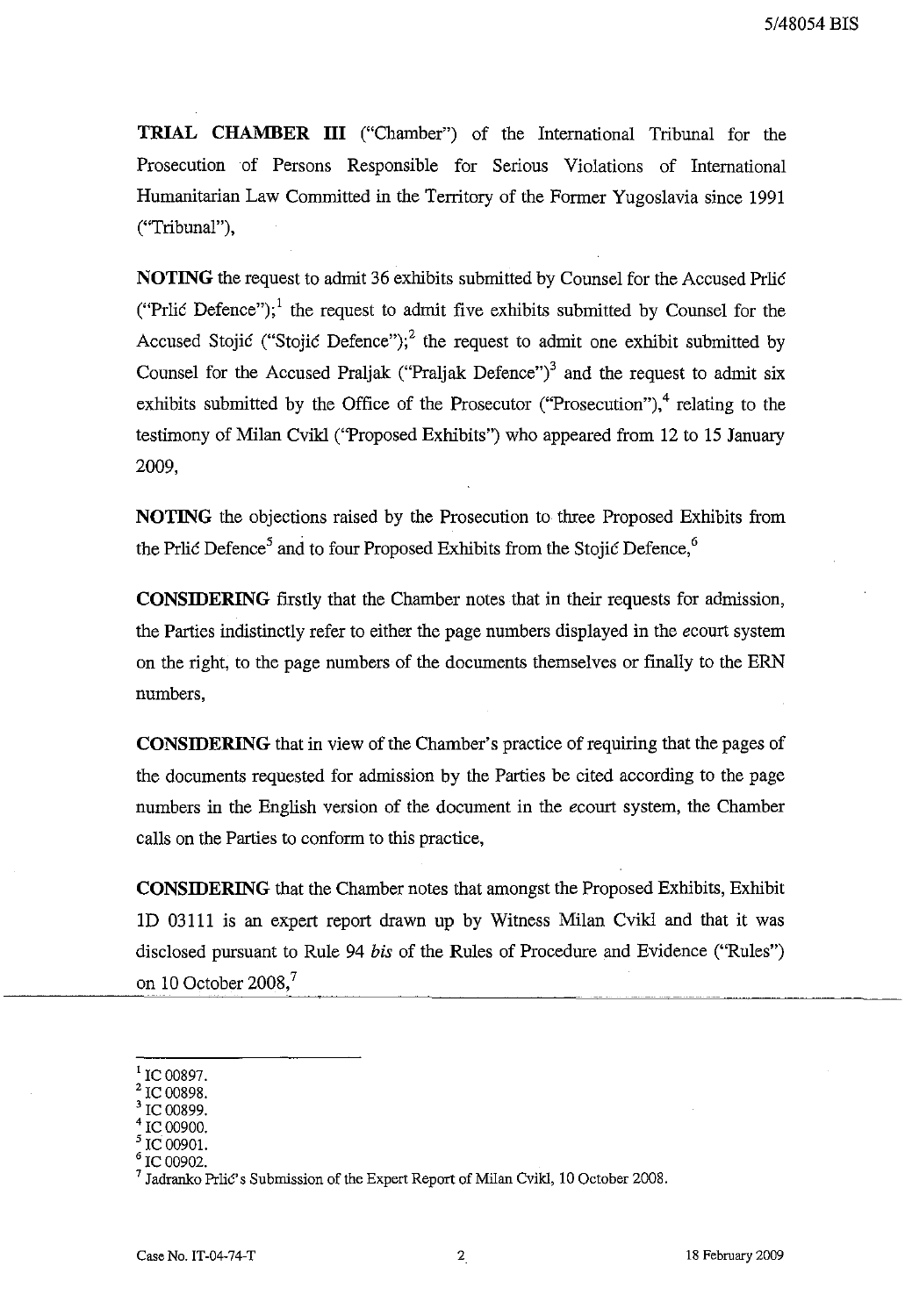**CONSIDERING** that the Chamber notes that Exhibits 1D 00003, 1D 00013, 1D 00561 and 10 02337, proposed by the Prlic Defence, and Exhibits 10 00310, 10 00302 and ID 00295, proposed by the Stojic Defence, were already admitted by the Chamber $^8$  and that the request in respect of them is therefore moot,

**CONSIDERING** that the Chamber has examined each of the Proposed Exhibits based on the admissibility criteria defined in the Decision on the Admission of Evidence rendered by the Chamber on 13 July 2006 ("Decision of 13 July 2006"), and in the Decision Adopting Guidelines for the Presentation of Defence Evidence of 24 April 2008 ("Decision of 24 April 2008"), $9$ 

**CONSIDERING** that the Chamber decides to admit into evidence the Proposed Exhibits marked "admitted" in the Annex attached to this decision as they were put to Witness Milan Cvikl in court and present sufficient indicia of relevance, probative value and reliability,

**CONSIDERING** that the Chamber decides not to admit into evidence the Proposed Exhibits marked "not admitted" in the Annex attached to this decision as they do not comply with the instructions laid down in the Decisions of 13 July 2006 and 24 April 2008 for the reasons set out in the Annex attached to this decision,

### **FOR THE FOREGOING REASONS,**

**PURSUANT TO** Rules 54 and 89 (C) of the Rules,

**PARTIALLY GRANTS** the requests of the Prlic and Stojic Defences and the request for admission from the Prosecution,

**DISMISSES AS MOOT** the request of the Prlic Defence in respect of Proposed Exhibits 10 00003, 10 00013, 10 00561 and 10 02337 for the reasons set out in the Annex attached to this Decision,

<sup>8</sup> Order Admitting Evidence Regarding Witness Neven Tomic, 21 January 2009 ("Order of 21 January 2009").

<sup>&</sup>lt;sup>9</sup> Guideline 8 on the Admission of Documentary Evidence through a witness.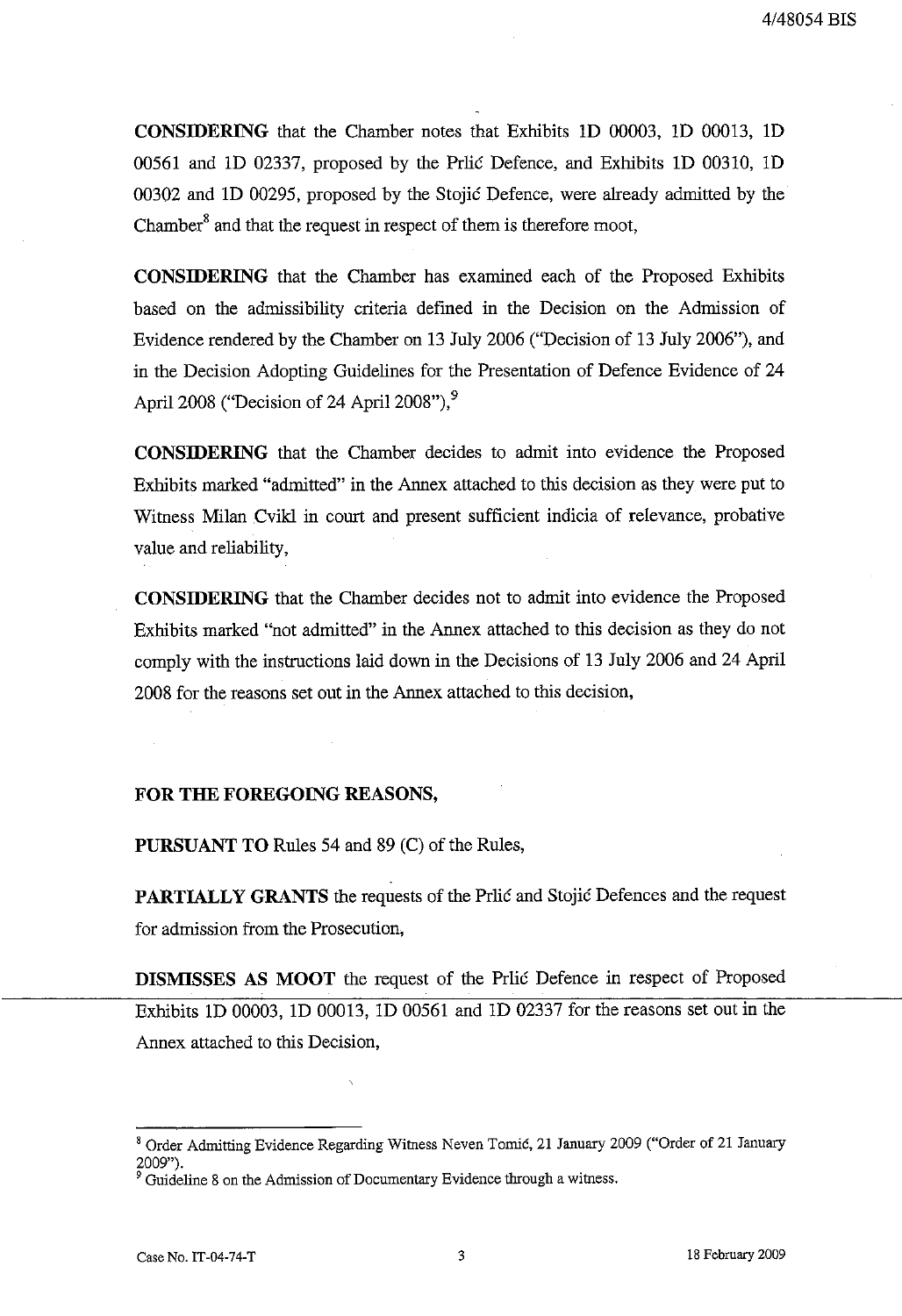**DISMISSES AS MOOT** the request from the Stojic Defence in respect of Proposed Exhibits 1D 00310, 1D 00302, 1D 00295 for the reasons set out in the Annex attached to this Decision,

**ADMITS** into evidence the Proposed Exhibits marked "admitted" in the Annex attached to this decision,

**DENIES** the request of the Praljak Defence,

**DENIES by a majority** the request from the Prlic Defence in respect of Exhibits 1D 02972 and 1D 02994 and the request from the Stojic Defence in respect of Exhibit 1D 00299, **AND**

**DENIES** in all other respects the requests for admission from the Prlic Defence and the Prosecution for the reasons set out in the attached Annex,

Done in English and in French, the French version being authoritative.

. /sizned/

Jean-Claude Antonetti

Presiding Judge

Done this eighteenth day of February 2009

At The Hague

 $\mathcal{L}_{\rm{int}}$ 

The Netherlands

**[Seal of the Tribunal]**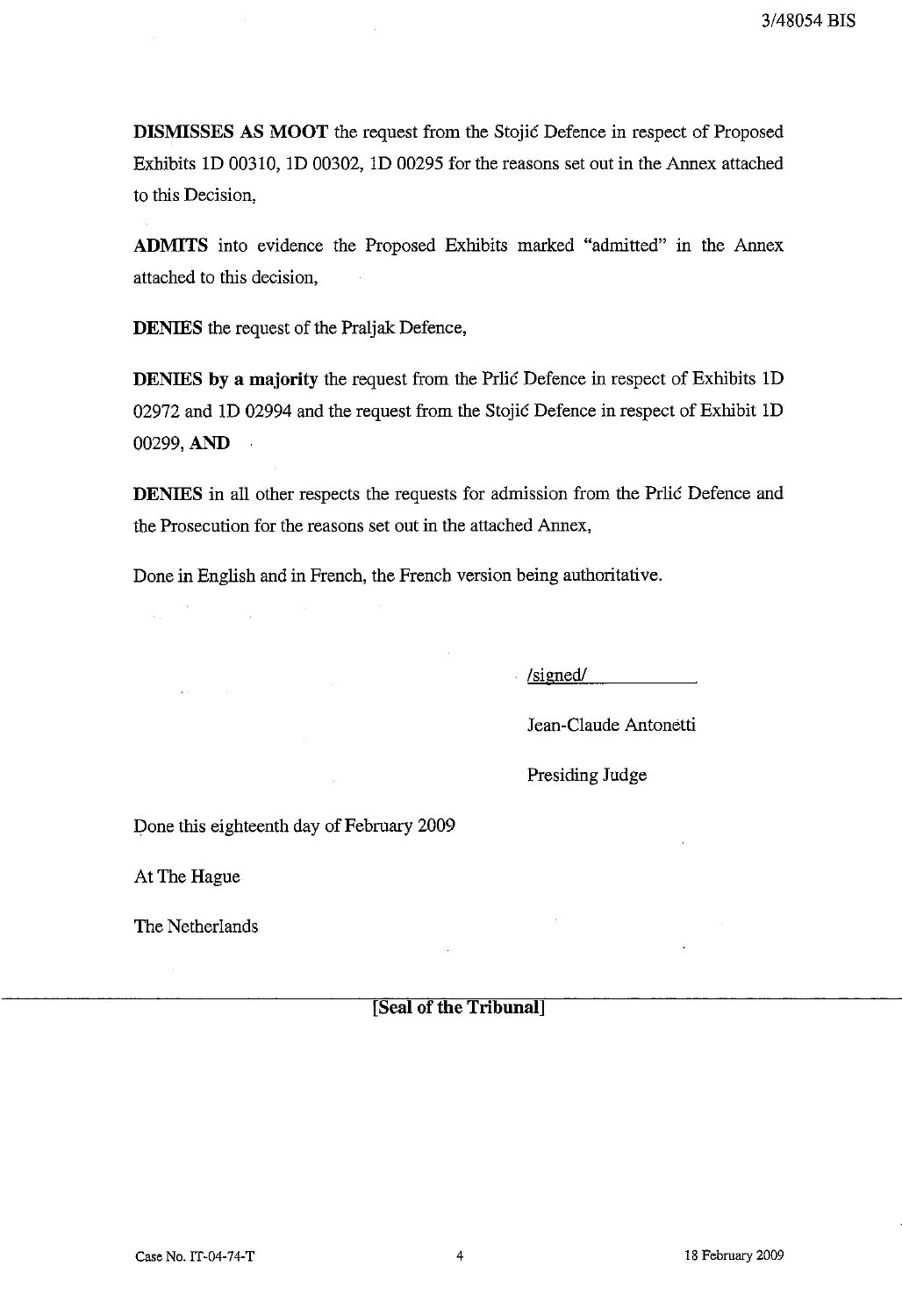## **Annex**

| <b>Exhibit Number</b>                                                                                                             | Party Proposing Admission of<br>the Exhibit | <b>Admitted/Not</b><br><b>Admitted/Marked for</b>                                                                              |
|-----------------------------------------------------------------------------------------------------------------------------------|---------------------------------------------|--------------------------------------------------------------------------------------------------------------------------------|
|                                                                                                                                   |                                             | identification (MFI)                                                                                                           |
| 1D 00003                                                                                                                          | Prlić Defence                               | Moot (Already admitted by the<br>Order of 21 January 2009)                                                                     |
| 1D 00013                                                                                                                          | Prlić Defence                               | Moot (Already admitted by the<br>Order of 21 January 2009)                                                                     |
| 1D 00239                                                                                                                          | Prlić Defence                               | Admitted                                                                                                                       |
| 1D 00244                                                                                                                          | Prlić Defence                               | Admitted                                                                                                                       |
| 1D 00558                                                                                                                          | Prlić Defence                               | Admitted                                                                                                                       |
| 1D 00561                                                                                                                          | Prlić Defence                               | Moot (Already admitted by the<br>Order of 21 January 2009)                                                                     |
| 1D 00635                                                                                                                          | Prlić Defence                               | Admitted                                                                                                                       |
| 1D 02337                                                                                                                          | Prlić Defence                               | Moot (Already admitted by the<br>Order of 21 January 2009)                                                                     |
| ID 02523                                                                                                                          | Prlić Defence                               | Admitted                                                                                                                       |
| 1D 02959 in whole or,                                                                                                             | Prlić Defence                               | Admitted in part (6 pages: 1, 2, 30,                                                                                           |
| alternatively, as requested by the<br>Prlić Defence, 4 pages : 1D59-<br>0030, 1D59-0086, 1D59-0104 and<br>1D59-0106 <sup>10</sup> |                                             | 86, 104 and 106)                                                                                                               |
| 1D 02964                                                                                                                          | Prlić Defence                               | Admitted                                                                                                                       |
| 1D 02966, one page1D59-0293 <sup>11</sup>                                                                                         | Prlić Defence                               | Admitted (2 pages: 1 and 153)                                                                                                  |
| 1D 02967 in whole or,                                                                                                             | Prlić Defence                               | Admitted in part (3 pages: 1, 9 and                                                                                            |
| alternatively, as requested by the                                                                                                |                                             | 19)                                                                                                                            |
| Prlić Defence, 2 pages: 1D59-<br>0649 and 1D59-0659 <sup>12</sup>                                                                 |                                             |                                                                                                                                |
| 1D 02972, 3 pages: 1D59-1463 to<br>$1D59 - 1465^{13}$                                                                             | Prlić Defence                               | Not admitted by a majority (the<br>document concerns Slovenia and<br>does not pertain to the allegations<br>in the Indictment) |
| 1D 02974, all of chapter 2 (1D61-                                                                                                 | Prlić Defence                               | Admitted in part (3 pages: 1, 74                                                                                               |
| 0425 to 1D61-0441) and 6 (1D61-                                                                                                   |                                             | and 152)                                                                                                                       |
| 0493 to 1D61-0508) or                                                                                                             |                                             |                                                                                                                                |
| % alternatively 2 pages : 1D61-0426 and $1D61-0504^{14}$                                                                          |                                             |                                                                                                                                |
| 1D 02976                                                                                                                          | Prlić Defence                               | Admitted                                                                                                                       |
| 1D 02977                                                                                                                          | Prlić Defence                               | Admitted                                                                                                                       |
| 1D 02980                                                                                                                          | Prlić Defence                               | Admitted                                                                                                                       |
| 1D 02984                                                                                                                          | Prlić Defence                               | Admitted                                                                                                                       |
| 1D 02990                                                                                                                          | Prlić Defence                               | Admitted                                                                                                                       |
| 1D02991                                                                                                                           | Prlic Defence                               | Admitted                                                                                                                       |

 $10$  Pages 1D59-0030, 1D59-0086, 1D59-0104 and 1D59-0106 correspond to pages 30, 86 104 and 106 of the English version of this document in ecourt.

 $1!$  Page 1D59-0293 corresponds to page 153 of the English version of this document in ecourt.

 $12$  Pages 1D59-0649 and 1D59-0659 correspond to pages 9 and 19 of the English version of this document in  $e$ court.<br><sup>13</sup> D<sub>0</sub>-

<sup>13</sup> Pages ID59-1463 to ID59-1465 correspond to pages 44 to 46 of the English version of this document in **ecourt.**

 $14$  Pages 1D61-0426 and 1D61-0504 correspond to pages 74 and 152 in the English version of this document in ecourt.